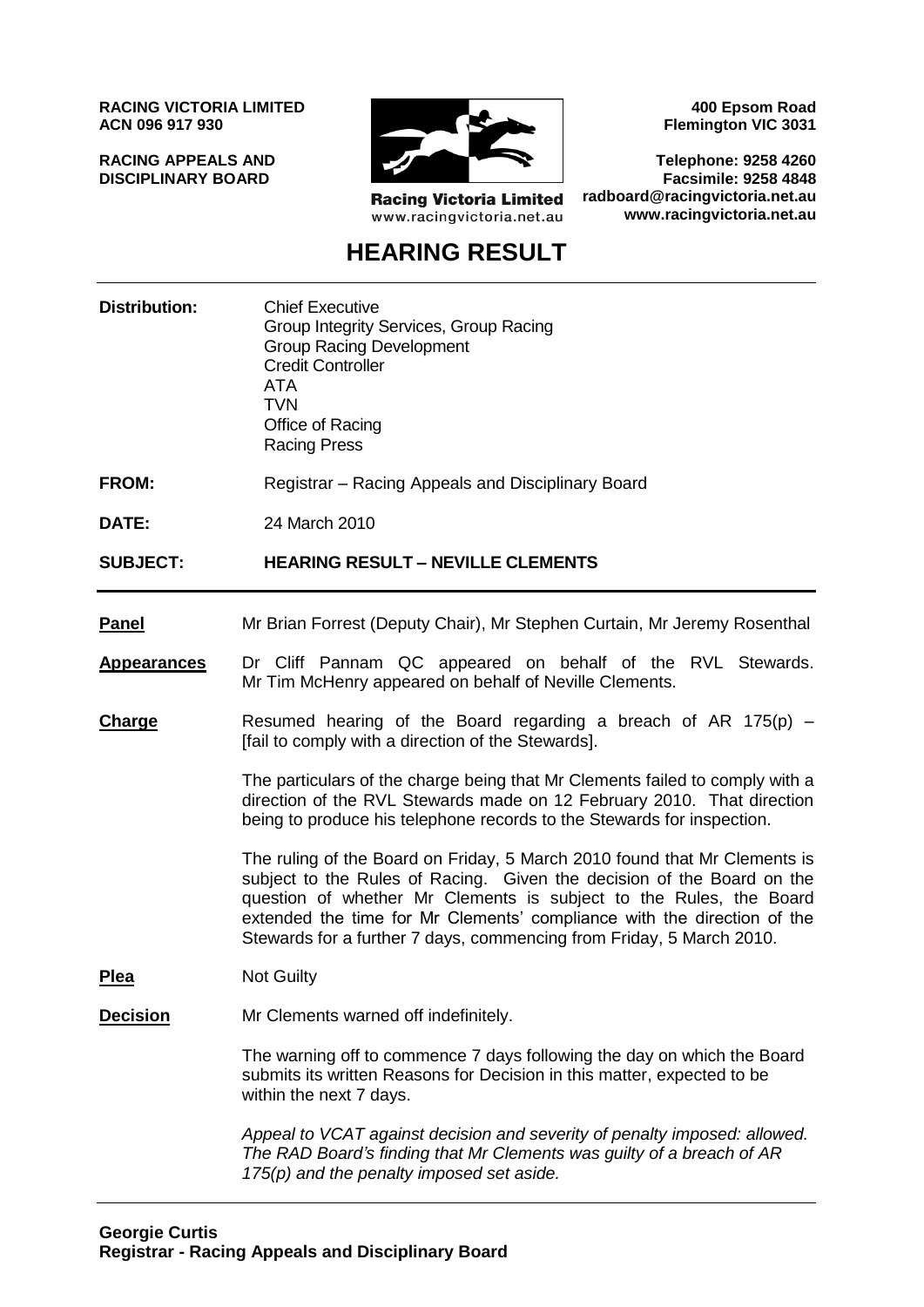**Victoria 29 March 2010**

# **RACING APPEALS AND DISCIPLINARY BOARD (Original Jurisdiction)**

# *Reasons for Decision in the matter of Mr Neville Clements as heard on Wednesday, 24 March 2010*

| Mr B Forrest   | Deputy Chair |
|----------------|--------------|
| Mr S Curtain   | Member       |
| Mr J Rosenthal | Member       |

Mr Neville Clements has pleaded not guilty to a charge of being in breach of AR 175(p).

AR 175(p) reads:

*AR 175 - "The Committee of any Club or the Stewards may penalise:"*

*(p) - "Any person who fails or refuses to comply with any order, direction or requirement of the Stewards or any official."*

The breach complained of was a failure to comply with a direction of Racing Victoria Limited (RVL) Stewards made pursuant to AR 8(b) on 12 February 2010 to produce his telephone records for the period 1 September 2009 to 31 January 2010 for inspection. The direction was made in relation to an enquiry by Stewards into Mr Clements betting activities.

AR 8(b) reads:

*AR 8 - "To assist in the control of racing, Stewards shall be appointed according to the Rules of the respective Principal Racing Authorities, with the following powers:"*

*(b) - "To require and obtain production and take possession of any mobile phones, computers, electronic devices, books, documents and records, including any telephone or financial records relating to any meeting or enquiry."*

At the hearing on 5 March 2010 the Board made a ruling that Mr Clements was subject to the Rules of Racing of RVL. At the same time the Board extended the time for compliance with the direction from 16 February 2010, the date specified in the direction, until 12 March 2010.

Mr Clements had not complied with the direction when the matter came on for further hearing on 24 March 2010.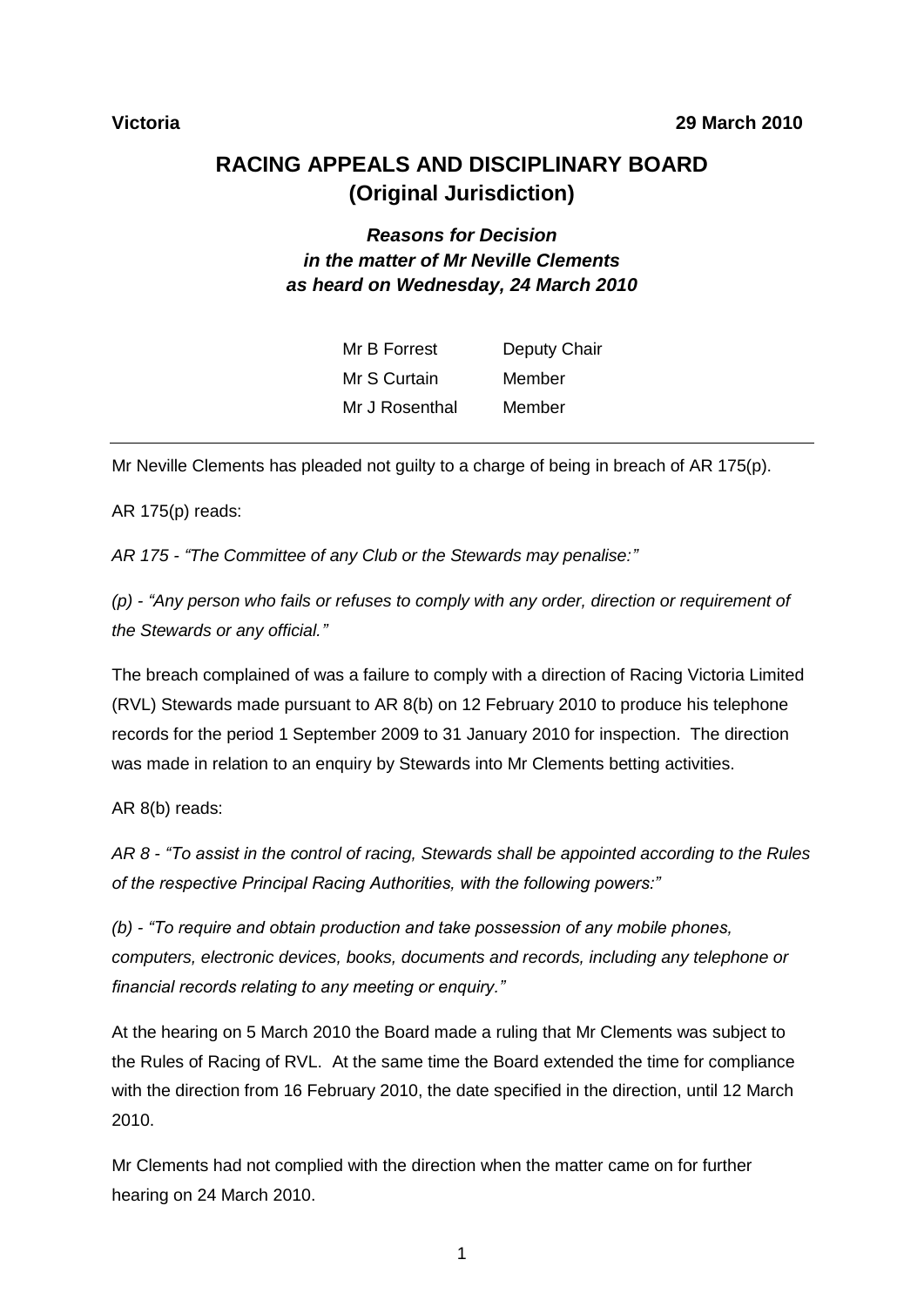At the resumed hearing Mr McHenry for Mr Clements submitted that the request for telephone records was too broad, lacking in particulars, and an exercise of power beyond the scope of AR 8(b) and therefore invalid.

The Board does not accept this submission. On any reading of the material before the Board, including transcripts of interviews by Stewards with Mr Clements the subject matter of the enquiry was made known to Mr Clements and his legal advisor.

Telephone conversations between Mr Clements and other persons which were or may have been material to the enquiry were sufficient to establish a nexus between the telephone records and the enquiry. See also the discussion in the Reasons for Decision delivered 16 March 2010 in the Matter of Danny Nikolic.

The Board is satisfied that the direction to produce telephone records was related to an enquiry as the requisite link between the request for the telephone records and the enquiry has been established. The Board is also satisfied that the direction was not an improper use of power and was lawfully made. The charge of failing to comply with the direction is proven.

On the question of penalty Mr McHenry submitted that the power of the RAD Board was limited to a fine or a reprimand, it was not open to the Board to "warn off", only RVL had that power, he said.

In response Dr Pannam QC for the Stewards said that to limit the powers, as submitted on behalf of Mr Clements, was a misinterpretation of the Rules.

The Board turns to a consideration of the relevant provisions in the Rules.

This matter came before the RAD Board for hearing and determination upon a referral by RVL pursuant to LR 6A(2)(e).

The powers of a "Principal Racing Authority", in Victoria, RVL, include the power to penalise any person contravening the Rules or disobeying any proper direction of any official: AR 7(iii)(d)(i). "Official" is defined in the Rules to include a Steward.

Under AR 8(e) the Stewards have the power to penalise any person committing a breach of the Rules.

Under LR 6E(1) the RAD Board may:

*"(b) penalise any person, and for that purpose a reference in the Rules to any penalty by the Directors, the Stewards or Committee of a Racing Club includes a penalty by the RAD Board"*

2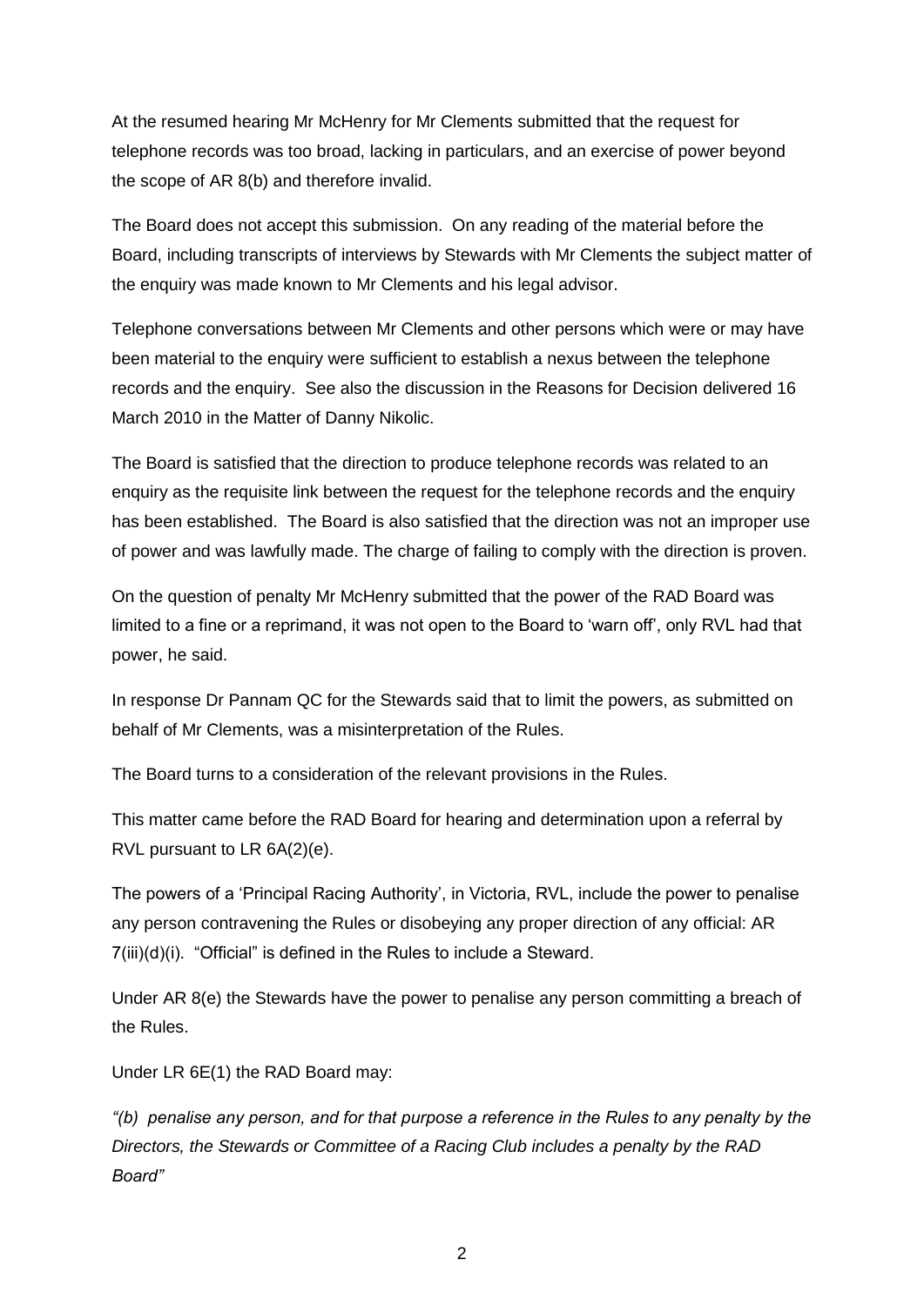#### AR 196 provides

*"(1) Subject to subrule (2) of this Rule* [not relevant for present purposes] *any person or body authorised by the Rules to penalise any person may, unless the contrary is provided, do so by disqualification, suspension, reprimand, or fine not exceeding \$75,000. Provided that a disqualification or suspension may be supplemented by a fine."*

### LR 71 provides:

*"The power to disqualify any person includes the power to warn off such person."*

## AR 183 provides:

*"A person warned off by a Principal Racing Authority shall be subject to the same disabilities as a person disqualified."*

AR 182 details the disabilities of a disqualified person and AR 182A precludes a bookmaker from betting with a disqualified person.

The Board does not accept that on a proper reading of the Rules, the power of the Board under the penalty provisions is limited to the imposition of a fine or a reprimand.

Further, contrary to Mr McHenry"s submission, the Board does not accept that the *Charter of Human Rights and Responsibilities Act 2006* applies for present purposes.

Finally, Mr McHenry relied on the doctrine of estoppel. This was not relevant as apart from anything else, there was no evidence of any representations made by Stewards on which Mr Clements relied and acted to his detriment.

In deciding to disobey the direction Mr Clements is not simply failing to cooperate but has adopted a course of action in deliberate defiance of the Rules. The Board regards this conduct as a serious offence under the Rules and one likely to at least frustrate the progress of the enquiry. In so doing it is to be denounced.

It is acknowledged that in the initial stages of the enquiry Mr Clements did provide some information to Stewards, see Tab 5, letter from Mr McHenry to Minter Ellison dated 18 February 2010.

However, in so far as the failure to comply with the direction may be said to be a mitigating factor on the question of penalty, in that it was based primarily on legal advice given to Mr Clements as an unlicensed person, that factor has now evaporated.

3